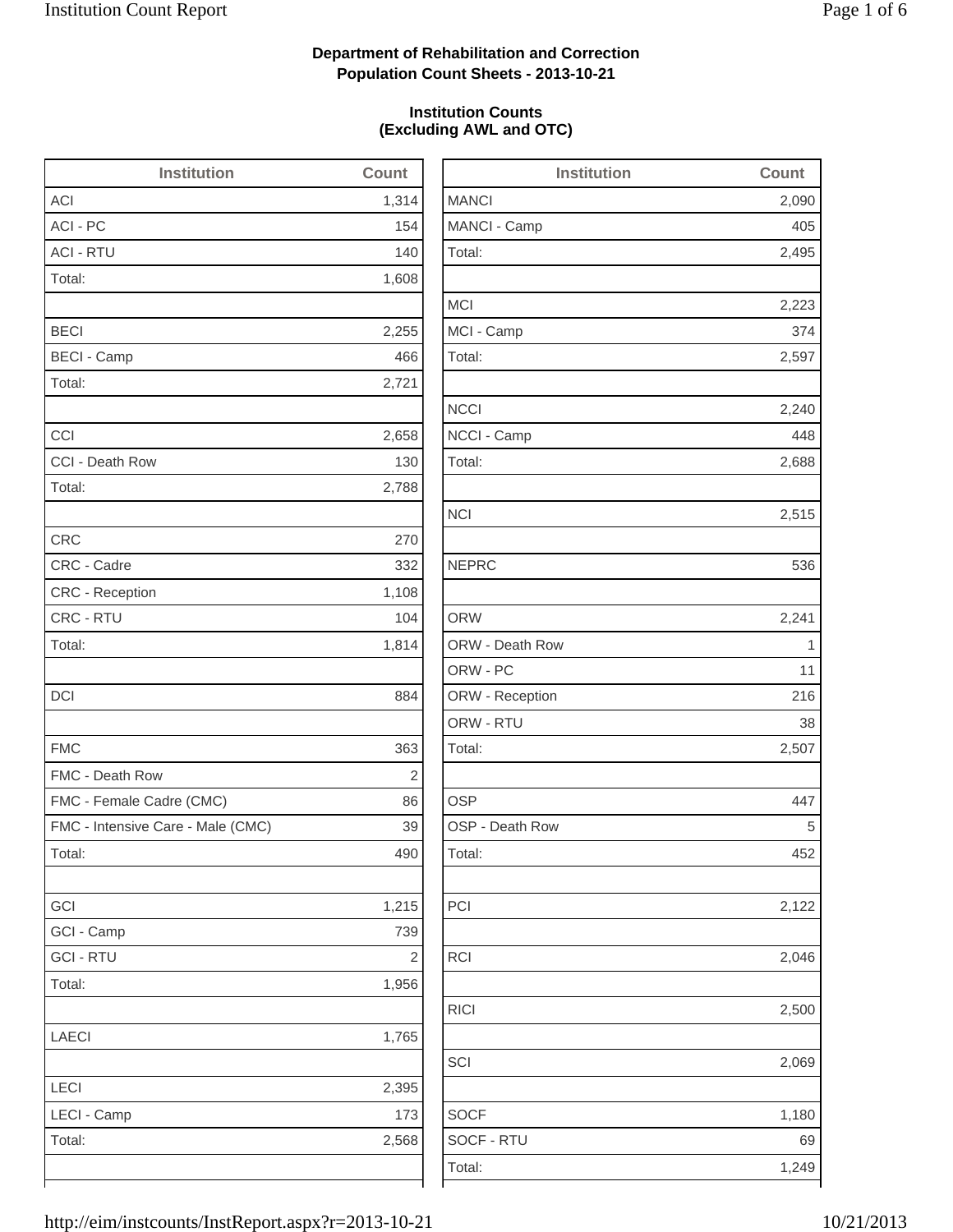## Institution Count Report Page 2 of 6

| <b>LOCI</b>              | 2,255 |
|--------------------------|-------|
|                          |       |
| <b>LORCI</b>             | 68    |
| <b>LORCI - Cadre</b>     | 228   |
| <b>LORCI - Reception</b> | 929   |
| Total:                   | 1,225 |
|                          |       |
| <b>MACI</b>              | 1,042 |
| <b>MACI - Minimum</b>    | 1,266 |
| MACI - Youth             | 30    |
| Total:                   | 2,338 |

|                  | <b>Total Population:</b> | 50,389 |
|------------------|--------------------------|--------|
|                  |                          |        |
| Total:           |                          | 1,412  |
| <b>WCI - RTU</b> |                          | 49     |
| <b>WCI</b>       |                          | 1,363  |
|                  |                          |        |
| <b>TOCI</b>      |                          | 1,272  |
|                  |                          |        |
| Total:           |                          | 1,517  |
| TCI - Camp       |                          | 429    |
| <b>TCI</b>       |                          | 1,088  |

\* The Total Population includes 37 Offenders with Reason Codes 30 & 31. \*\* The Total Population includes 24 Offenders with Reason Code 0A.

#### **Male Population by Security Level (Include AWL and Exclude OTC)**

|                        |                   | , <del>.</del> |                |          |              |
|------------------------|-------------------|----------------|----------------|----------|--------------|
| <b>Security Level</b>  |                   | <b>Body</b>    | <b>AWL</b>     | $(-OTC)$ | <b>Total</b> |
| Total Level 5          |                   | 119            | $\overline{2}$ | 2        | 119          |
| Total Level 4          |                   | 1,809          | 14             | 10       | 1,813        |
| Total Level 3          |                   | 11,734         | 151            | 103      | 11,782       |
| Total Level 2          |                   | 17,252         | 245            | 159      | 17,338       |
| Total Level 1          |                   | 15,248         | 211            | 117      | 15,342       |
| <b>Total Death Row</b> |                   | 138            |                |          | 138          |
|                        | <b>Total Male</b> | 46,300         | 624            | 392      | 46,532       |

#### **Female Population by Institution (Include AWL and Exclude OTC)**

|                          | $(1101000)$ and the thousand $(0.0000)$ |                |          |        |  |  |
|--------------------------|-----------------------------------------|----------------|----------|--------|--|--|
| Institution              | <b>Body</b>                             | <b>AWL</b>     | $(-OTC)$ | Total  |  |  |
| <b>DCI</b>               | 884                                     | 11             | 8        | 887    |  |  |
| <b>FMC</b>               | 7                                       | 5              |          | 11     |  |  |
| FMC - Female Cadre (CMC) | 86                                      | 1              | 0        | 87     |  |  |
| <b>NEPRC</b>             | 536                                     | 20             | 12       | 544    |  |  |
| <b>ORW</b>               | 2,241                                   | 46             | 28       | 2,259  |  |  |
| <b>ORW - Death Row</b>   |                                         | 0              | 0        |        |  |  |
| ORW - PC                 | 11                                      | $\mathbf 0$    | 0        | 11     |  |  |
| ORW - Reception          | 216                                     | $\mathbf 0$    | 0        | 216    |  |  |
| ORW - RTU                | 38                                      | $\overline{0}$ | $\Omega$ | 38     |  |  |
| <b>Total Female</b>      | 4,020                                   | 83             | 49       | 4,054  |  |  |
| <b>Total Population:</b> | 50,320                                  | 707            | 441      | 50,586 |  |  |

#### **Male Population by Institution: Security Level 5 (Include AWL and Exclude OTC)**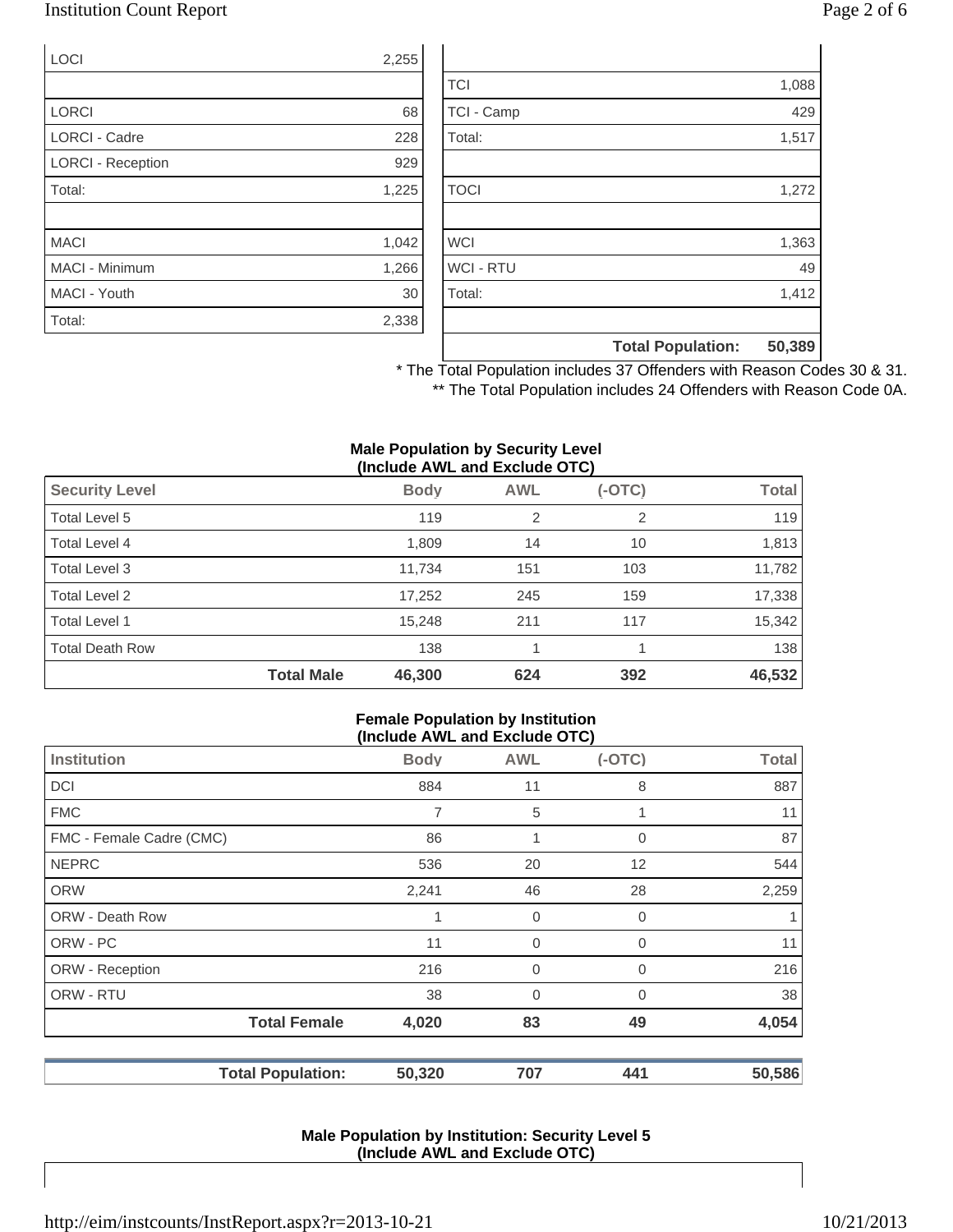## Institution Count Report Page 3 of 6

| Institution              |                      | <b>Body</b> | <b>AWL</b> | $(-OTC)$ | Total |
|--------------------------|----------------------|-------------|------------|----------|-------|
| <b>LORCI - Reception</b> |                      |             |            |          |       |
| <b>OSP</b>               |                      | 117         |            |          |       |
| <b>SOCF</b>              |                      |             |            |          |       |
|                          | <b>Total Level 5</b> | 119         |            |          | 119   |

### **Male Population by Institution: Security Level 4 (Include AWL and Exclude OTC)**

|                          |                      |                | - - - - -        |                     |                |
|--------------------------|----------------------|----------------|------------------|---------------------|----------------|
| Institution              |                      | <b>Body</b>    | <b>AWL</b>       | $(-OTC)$            | <b>Total</b>   |
| ACI                      |                      | 1              | $\mathbf 0$      | $\mathbf 0$         | 1              |
| ACI - PC                 |                      | $\,6$          | $\mbox{O}$       | $\mathsf{O}\xspace$ | $\,6$          |
| CRC                      |                      | 1              | $\boldsymbol{0}$ | $\mathbf 0$         | 1              |
| CRC - RTU                |                      | $\overline{2}$ | $\mathbf 0$      | $\boldsymbol{0}$    | $\overline{c}$ |
| LECI                     |                      | 24             | $\boldsymbol{0}$ | $\mathbf 0$         | 24             |
| LOCI                     |                      | $\sqrt{2}$     | $\mbox{O}$       | $\,0\,$             | $\sqrt{2}$     |
| LORCI                    |                      | $\overline{4}$ | $\boldsymbol{0}$ | $\mathbf 0$         | $\overline{4}$ |
| <b>LORCI - Reception</b> |                      | $\sqrt{3}$     | $\mathbf{1}$     | 1                   | $\,$ 3 $\,$    |
| <b>MANCI</b>             |                      | 67             | $\sqrt{2}$       | 1                   | 68             |
| <b>NCCI</b>              |                      | $\overline{2}$ | $\mbox{O}$       | $\mathsf{O}\xspace$ | $\sqrt{2}$     |
| OSP                      |                      | 323            | $\mathbf 0$      | $\mathbf 0$         | 323            |
| PCI                      |                      | $\mathbf{1}$   | $\boldsymbol{0}$ | $\mathbf 0$         | $\mathbf{1}$   |
| <b>RCI</b>               |                      | 22             | $\sqrt{2}$       | $\mathbf 0$         | 24             |
| SOCF                     |                      | 1,075          | $\,8\,$          | $\overline{7}$      | 1,076          |
| SOCF - RTU               |                      | 59             | $\boldsymbol{0}$ | $\mathbf 0$         | 59             |
| <b>TCI</b>               |                      | $\,8\,$        | $\boldsymbol{0}$ | $\mathbf 0$         | $\,8\,$        |
| <b>TOCI</b>              |                      | 205            | $\boldsymbol{0}$ | $\boldsymbol{0}$    | 205            |
| <b>WCI</b>               |                      | $\sqrt{3}$     | $\mathbf{1}$     | $\mathbf{1}$        | 3              |
| WCI - RTU                |                      | 1              | $\boldsymbol{0}$ | $\mathbf 0$         | 1              |
|                          | <b>Total Level 4</b> | 1,809          | 14               | 10                  | 1,813          |

### **Male Population by Institution: Security Level 3 (Include AWL and Exclude OTC)**

|                                   |             |                | $- - -$  |              |
|-----------------------------------|-------------|----------------|----------|--------------|
| Institution                       | <b>Body</b> | <b>AWL</b>     | $(-OTC)$ | <b>Total</b> |
| <b>ACI</b>                        | 30          | 0              | $\Omega$ | 30           |
| ACI - PC                          | 70          | 0              |          | 70           |
| <b>BECI</b>                       | 18          | $\overline{0}$ | $\Omega$ | 18           |
| CCI                               | 10          | $\overline{0}$ | $\Omega$ | 10           |
| CRC                               | 88          | 7              |          | 88           |
| <b>CRC - Cadre</b>                | 218         | $\Omega$       | $\Omega$ | 218          |
| <b>CRC</b> - Reception            | 831         | 20             | 16       | 835          |
| CRC - RTU                         | 90          |                | $\Omega$ | 91           |
| <b>FMC</b>                        | 14          | $\overline{0}$ | $\Omega$ | 14           |
| FMC - Intensive Care - Male (CMC) | 6           | $\Omega$       | $\Omega$ | 6            |
|                                   |             |                |          |              |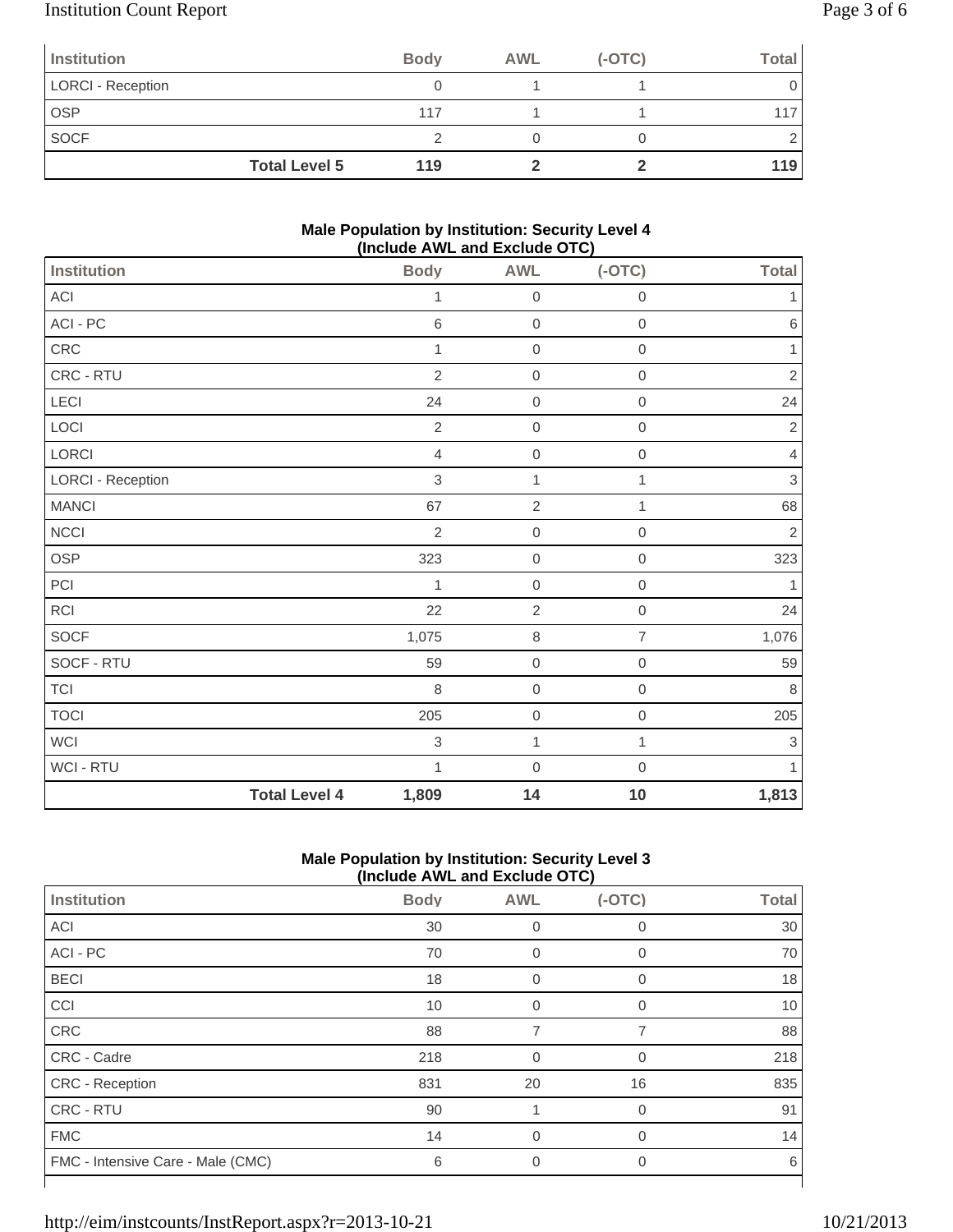# Institution Count Report Page 4 of 6

| GCI                      |                      | $\mathbf{1}$   | $\mathbf 0$         | $\mathbf 0$         | $\mathbf{1}$   |
|--------------------------|----------------------|----------------|---------------------|---------------------|----------------|
| LAECI                    |                      | 20             | $\mathsf{O}\xspace$ | $\mbox{O}$          | 20             |
| LECI                     |                      | 2,237          | 23                  | 16                  | 2,244          |
| LOCI                     |                      | $\overline{9}$ | $\,0\,$             | $\mathbf 0$         | $\hbox{9}$     |
| LORCI                    |                      | 21             | $\hbox{9}$          | $\mathsf g$         | 21             |
| LORCI - Cadre            |                      | 210            | $\mathsf{O}\xspace$ | $\mathbf 0$         | 210            |
| <b>LORCI - Reception</b> |                      | 397            | $\overline{4}$      | $\mathbf{3}$        | 398            |
| <b>MACI</b>              |                      | 8              | $\mathbf 0$         | $\mathbf 0$         | 8              |
| MACI - Youth             |                      | 9              | $\mathbf 0$         | $\mathbf 0$         | $\mathsf g$    |
| <b>MANCI</b>             |                      | 1,937          | 22                  | 16                  | 1,943          |
| MANCI - Camp             |                      | 1              | $\mathbf 0$         | $\mathbf 0$         | $\overline{1}$ |
| MCI                      |                      | 21             | $\,0\,$             | $\mbox{O}$          | 21             |
| <b>NCCI</b>              |                      | 15             | $\mathsf{O}\xspace$ | $\mathsf{O}\xspace$ | 15             |
| <b>NCI</b>               |                      | 29             | $\mathbf{1}$        | $\mathbf{1}$        | 29             |
| <b>OSP</b>               |                      | $\overline{7}$ | $\,0\,$             | $\mathbf 0$         | $\overline{7}$ |
| PCI                      |                      | 55             | $\,6$               | $\mathbf 0$         | 61             |
| RCI                      |                      | 1,932          | 26                  | 17                  | 1,941          |
| <b>RICI</b>              |                      | $\overline{9}$ | $\mathbf 0$         | $\mathbf 0$         | 9              |
| SCI                      |                      | $\overline{2}$ | $\mathbf{1}$        | $\mathbf{1}$        | $\overline{2}$ |
| SOCF                     |                      | 103            | $\,0\,$             | $\mbox{O}$          | 103            |
| SOCF - RTU               |                      | 10             | $\mathbf 0$         | $\mathbf 0$         | 10             |
| <b>TCI</b>               |                      | 972            | 11                  | $\overline{7}$      | 976            |
| TCI - Camp               |                      | $\mathbf{1}$   | $\,0\,$             | $\mbox{O}$          | $\mathbf{1}$   |
| <b>TOCI</b>              |                      | 1,005          | $\overline{5}$      | $\mathsf 3$         | 1,007          |
| <b>WCI</b>               |                      | 1,300          | 15                  | $\overline{7}$      | 1,308          |
| WCI - RTU                |                      | 48             | $\mathbf 0$         | $\mathsf{O}\xspace$ | 48             |
|                          | <b>Total Level 3</b> | 11,734         | 151                 | 103                 | 11,782         |

#### **Male Population by Institution: Security Level 2 (Include AWL and Exclude OTC)**

| Institution                       | <b>Body</b> | <b>AWL</b>     | $(-OTC)$       | <b>Total</b> |
|-----------------------------------|-------------|----------------|----------------|--------------|
| ACI                               | 562         | 6              | 2              | 566          |
| ACI - PC                          | 55          | $\mathbf 0$    | $\overline{0}$ | 55           |
| <b>ACI - RTU</b>                  | 93          | $\mathbf 0$    | $\mathbf 0$    | 93           |
| <b>BECI</b>                       | 1,485       | 21             | 14             | 1,492        |
| CCI                               | 1,843       | 14             | 9              | 1,848        |
| CRC                               | 76          | $\overline{2}$ | 1              | 77           |
| CRC - Cadre                       | 98          | $\mathbf 0$    | $\mathbf 0$    | 98           |
| CRC - Reception                   | 117         | 3              | 3              | 117          |
| CRC - RTU                         | 7           | $\overline{0}$ | $\mathbf 0$    |              |
| <b>FMC</b>                        | 15          | $\mathbf 0$    | $\overline{0}$ | 15           |
| FMC - Intensive Care - Male (CMC) | 19          | $\mathbf 0$    | 0              | 19           |
| GCI                               | 771         | 3              | 3              | 771          |
|                                   |             |                |                |              |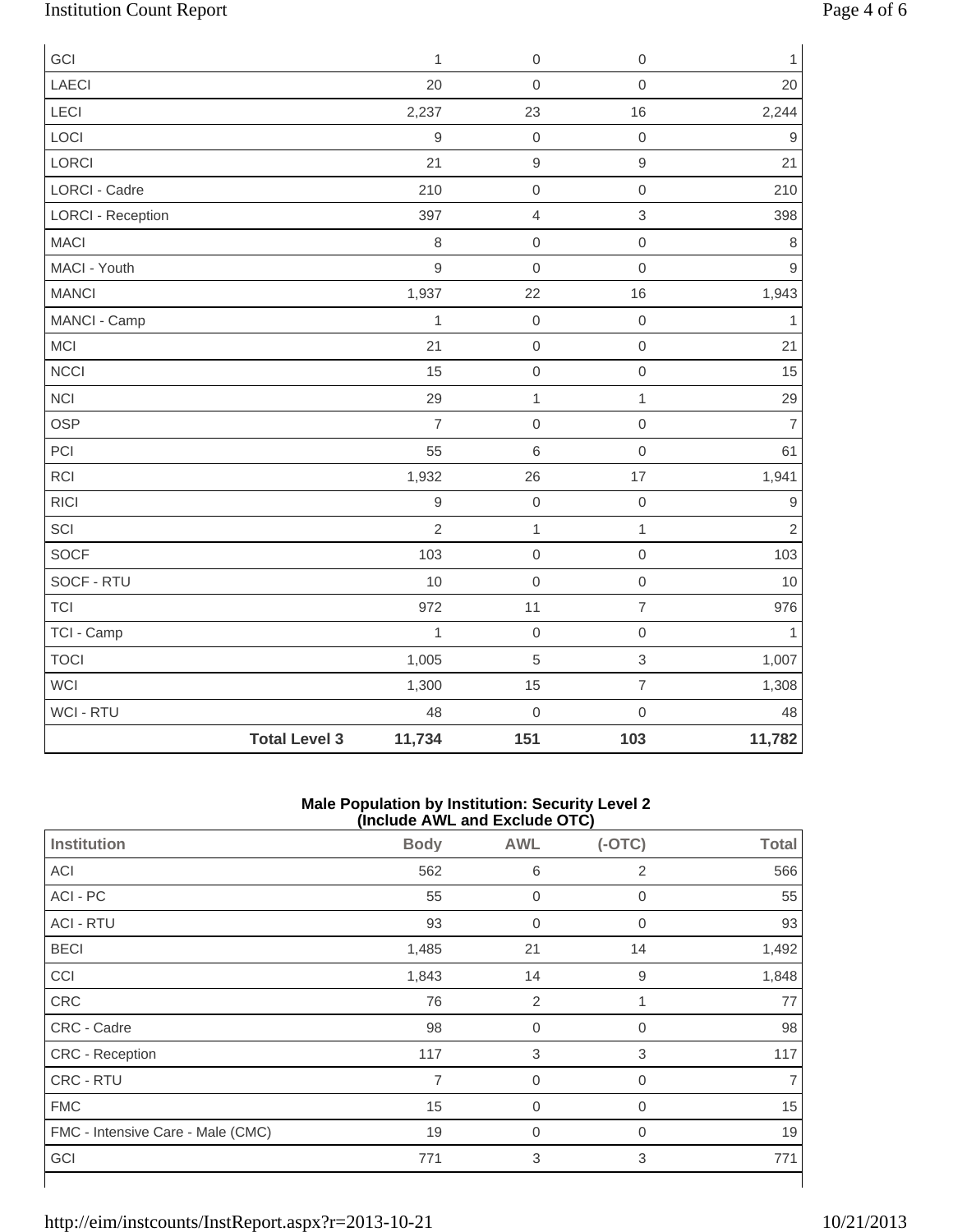# Institution Count Report Page 5 of 6

| <b>GCI - RTU</b>         |                      | $\mathbf{1}$   | $\mathbf 0$         | $\mathbf 0$    | $\mathbf{1}$ |
|--------------------------|----------------------|----------------|---------------------|----------------|--------------|
| <b>LAECI</b>             |                      | 1,385          | 25                  | 18             | 1,392        |
| LECI                     |                      | 119            | $\mathbf 1$         | $\mathbf{1}$   | 119          |
| LOCI                     |                      | 1,196          | 16                  | 11             | 1,201        |
| LORCI                    |                      | 30             | $\sqrt{2}$          | $\sqrt{2}$     | $30\,$       |
| <b>LORCI - Cadre</b>     |                      | 14             | $\mathbf 0$         | $\mathbf 0$    | 14           |
| <b>LORCI - Reception</b> |                      | 264            | $10$                | $\hbox{9}$     | 265          |
| <b>MACI</b>              |                      | 1,034          | $\,$ 3 $\,$         | $\overline{2}$ | 1,035        |
| MACI - Youth             |                      | 21             | $\mathsf{O}\xspace$ | $\mbox{O}$     | 21           |
| <b>MANCI</b>             |                      | 73             | 1                   | $\mathbf{1}$   | 73           |
| MANCI - Camp             |                      | $\overline{2}$ | $\mathbf 0$         | $\mathbf 0$    | $\sqrt{2}$   |
| <b>MCI</b>               |                      | 1,748          | 25                  | 19             | 1,754        |
| MCI - Camp               |                      | 1              | $\mathbf 0$         | $\mathbf 0$    | 1            |
| <b>NCCI</b>              |                      | 1,451          | 18                  | 10             | 1,459        |
| <b>NCI</b>               |                      | 1,927          | 44                  | 33             | 1,938        |
| PCI                      |                      | 834            | 18                  | $\,6$          | 846          |
| RCI                      |                      | 92             | $\mathbf 0$         | $\mathbf 0$    | 92           |
| <b>RICI</b>              |                      | 673            | $\overline{7}$      | $\overline{4}$ | 676          |
| SCI                      |                      | 1,062          | 24                  | 10             | 1,076        |
| <b>TCI</b>               |                      | 62             | 1                   | $\mathbf{1}$   | 62           |
| <b>TOCI</b>              |                      | 62             | $\mbox{O}$          | $\mathbf 0$    | 62           |
| <b>WCI</b>               |                      | 60             | 1                   | $\mathbf 0$    | 61           |
|                          | <b>Total Level 2</b> | 17,252         | 245                 | 159            | 17,338       |

#### **Male Population by Institution: Security Level 1 (Include AWL and Exclude OTC)**

| <b>Institution</b>                | <b>Body</b>    | <b>AWL</b>                | $(-OTC)$         | <b>Total</b> |
|-----------------------------------|----------------|---------------------------|------------------|--------------|
| ACI                               | 562            | $\,6$                     | $\overline{2}$   | 566          |
| ACI - PC                          | 55             | $\boldsymbol{0}$          | 0                | 55           |
| <b>ACI - RTU</b>                  | 93             | $\boldsymbol{0}$          | 0                | 93           |
| <b>BECI</b>                       | 1,485          | 21                        | 14               | 1,492        |
| CCI                               | 1,843          | 14                        | $\boldsymbol{9}$ | 1,848        |
| CRC                               | 76             | $\overline{2}$            | 1                | 77           |
| CRC - Cadre                       | 98             | $\boldsymbol{0}$          | $\boldsymbol{0}$ | 98           |
| CRC - Reception                   | 117            | $\mathsf 3$               | $\sqrt{3}$       | 117          |
| CRC - RTU                         | $\overline{7}$ | $\boldsymbol{0}$          | $\boldsymbol{0}$ | 7            |
| <b>FMC</b>                        | 15             | $\boldsymbol{0}$          | 0                | 15           |
| FMC - Intensive Care - Male (CMC) | 19             | $\boldsymbol{0}$          | 0                | 19           |
| GCI                               | 771            | $\ensuremath{\mathsf{3}}$ | 3                | 771          |
| <b>GCI - RTU</b>                  | 1              | $\mathbf 0$               | 0                |              |
| <b>LAECI</b>                      | 1,385          | 25                        | 18               | 1,392        |
| LECI                              | 119            | 1                         | 1                | 119          |
| LOCI                              | 1,196          | 16                        | 11               | 1,201        |
|                                   |                |                           |                  |              |